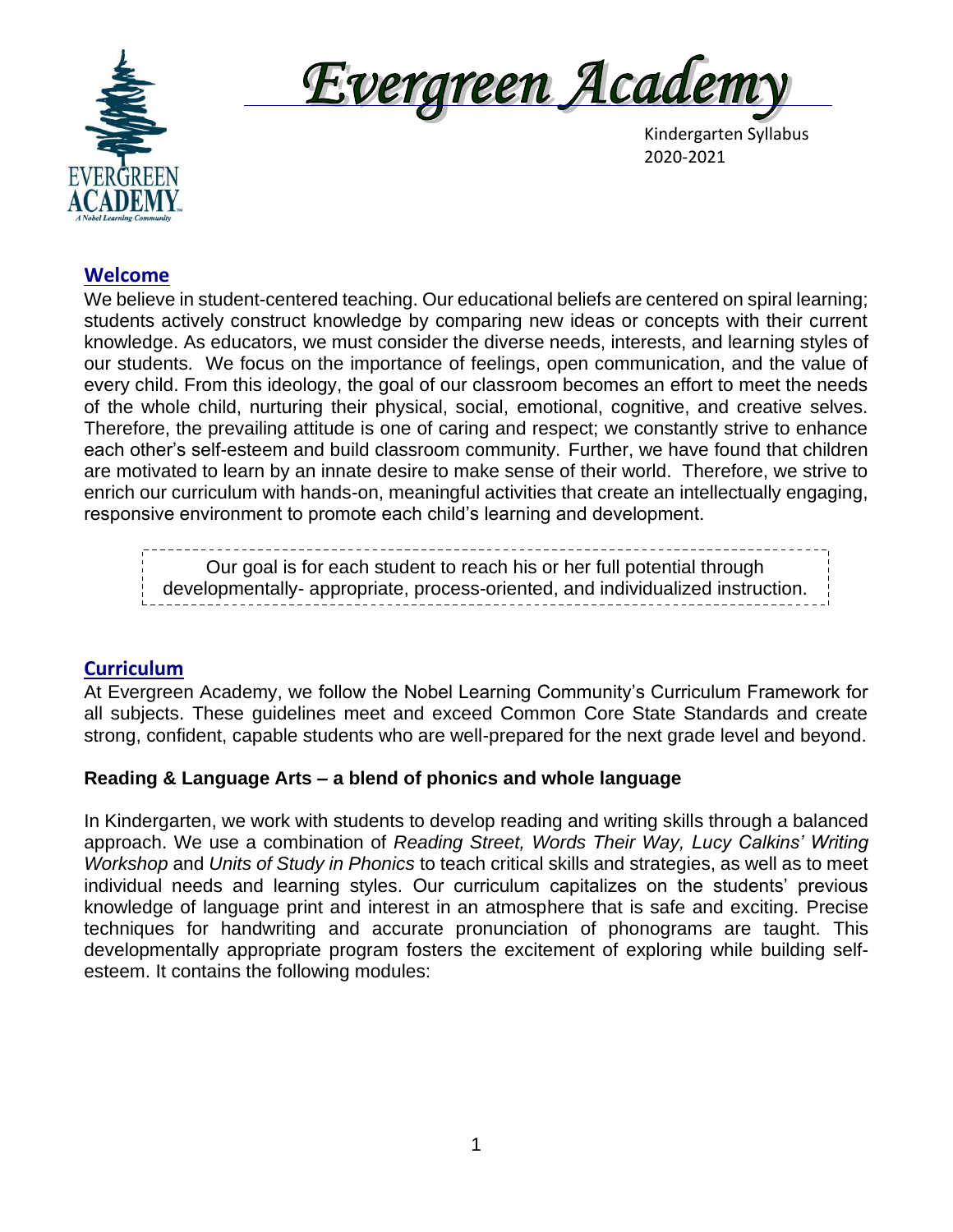- Phonics/Phonemic Awareness: *Units of Study in Phonics* provide daily systematic instruction in phonics, regular reinforcement of sound and letter relationships, rhyming, and alphabetic pattern.
- Word Study: *Words Their Way: Word Study in Action* will be used throughout the grade levels to teach students phonics, spelling, and vocabulary while working at individually-assessed skill levels. This powerful approach to word study encourages students to look



- closely at words to discover the regularities and conventions of written English needed to read and spell.
- Oral Language: comprehension, developmental sight word study, language development, speaking and listening.
- Reading: exposure to quality literature, comprehension, informational text strategies, critical thinking skills, vocabulary, reading both self-selected and teacher-assigned books.
- Writing: developmental writing and drawing for creative expression, sight word and phonics practice. During Kindergarten, students will have lessons on choosing ideas, strategies for encoding words, word choice, adding detail, organizing, revising, and publishing. We will focus on three specific areas of writing: narrative, persuasive, and informational.
- Assessment: scheduled evaluation of progress in spelling (*Words Their Way*) and reading (*Developmental Reading Assessment*) ensure that students are consistently working at the correct level of instruction.
- Handwriting: specific handwriting instruction using the *Handwriting Without Tears* program helps students learn proper handwriting habits and apply them naturally and automatically to all writing experiences.

1234567890. 1234567890. 1234567890.

## **Math – a combination of hands-on investigation & skill-based learning**

*Bridges in Mathematics* is a comprehensive mathematics curriculum emphasizing problem solving via whole group, small group and individual instruction. It is a clearly articulated program based on the national standards developed by the NCTM and fully implements the Common Core State Standards for Mathematics in a manner that is rigorous, coherent, engaging, and accessible to all learners. It facilitates the development of children's mathematical thinking and reasoning abilities by providing age-appropriate problems and investigations in such areas as numbers and operations, geometry, probability, data analysis, sorting, patterning, and measurement. In the Bridges curriculum, math concepts spiral through carefully sequenced lessons, offering continued opportunities to revisit big ideas. Each activity is designed with multiple access points, so students at different levels are able to grow and advance.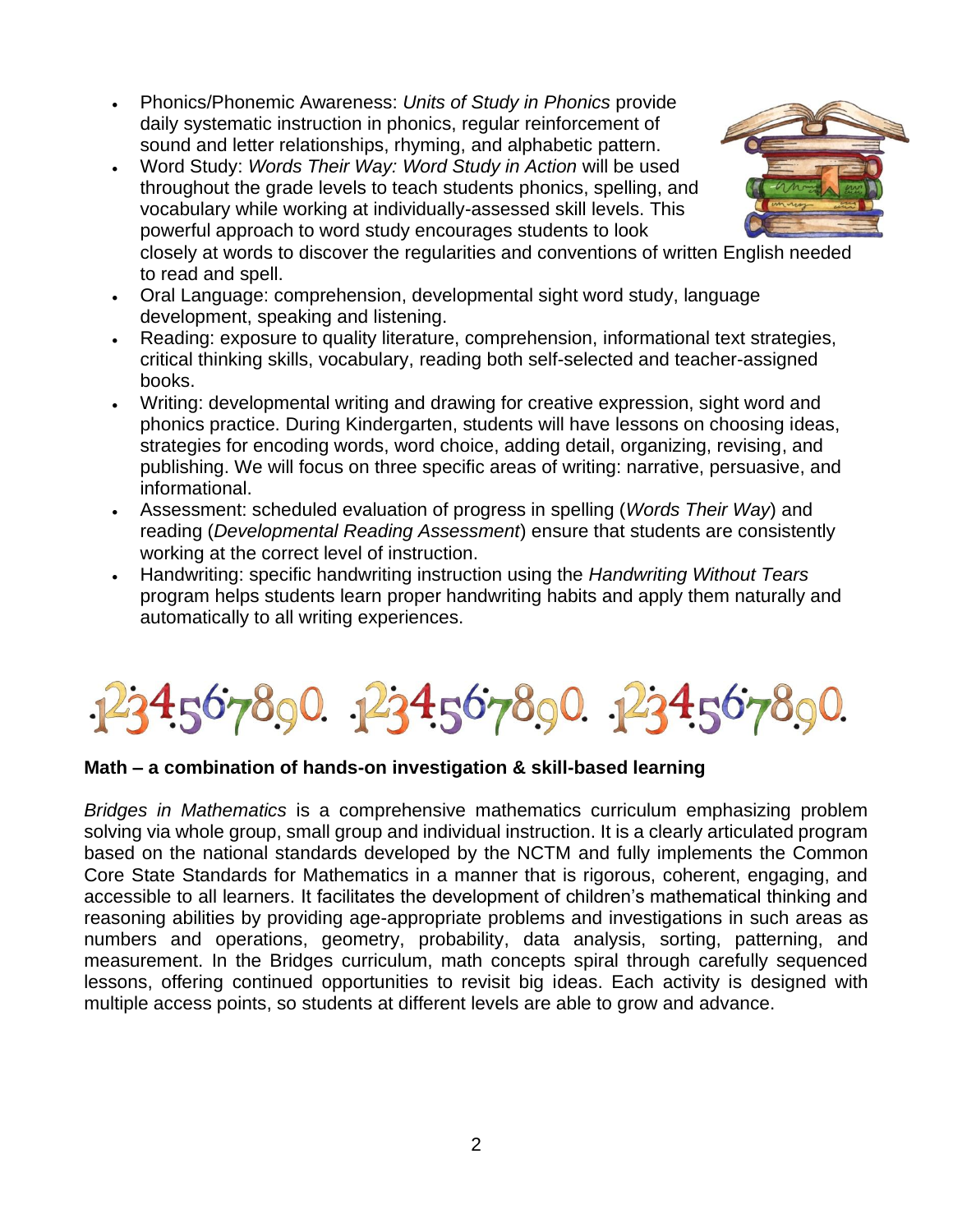The following units are featured in Kindergarten *Bridges* lessons and are spiraled throughout Problems & Investigations, Work Place Games and Activities, Number Corner, Home Connections, and Assessments:

- Numbers to Five and Ten
- Numbers to Ten
- Doubles, Adding and Subtracting
- Paths to Adding, Subtracting, and Measuring
- Two-Dimensional Geometry
- Three-Dimensional Shapes and Numbers Beyond Ten
- Weight and Place Value
- Computing and Measuring

Additionally, Bridges introduces students to the Mathematical Practices or habits of mind, processes, and dispositions that enable a learner to understand mathematics with understanding.

- MP.1 Make sense of problems and persevere in solving them.
- MP.2 Reason abstractly and quantitatively.
- MP.3 Construct viable arguments and critique the reasoning of others.
- MP.4 Model with mathematics.
- MP.5 Use appropriate tools strategically.
- MP.6 Attend to precision.
- MP.7 Look for and make use of structure.
- MP.8 Look for and express regularity in repeated reasoning.

Number Corner involves the Calendar Grid, Calendar Collector (estimating, counting strategies, and probability), Days in School, Computational Fluency, and Number Line.

#### **Science – a time for investigation and discovery**

A sense of discovery is an innate characteristic of young children, and it is through this exploration that children learn about the wonders around them. Through hands-on and multisensory activities, both independent and teacher-directed, students find out about themselves and the world. The science units encourage the development of a scientific way of thinking through inquiry, observations, comparisons, and understanding relationships. In Kindergarten, we use STEMscopes, which is designed to meet the Next Generation Science Standards. We also integrate project-based learning units, such as "Designing Kites" to allow the students to work together to solve problems in a real and engaging way.

Kindergarten Science Units

- Introduction: What is a Scientist?
- Earth Science: Trees & Weather
- Physical Science: Using Force to Change Motion
- Life Science: Animal Needs & **Habitats**

Project-Based Learning

- Collaborative Weather Forecast
- **STEM Unit: Designing Kites**
- Animal Research Report

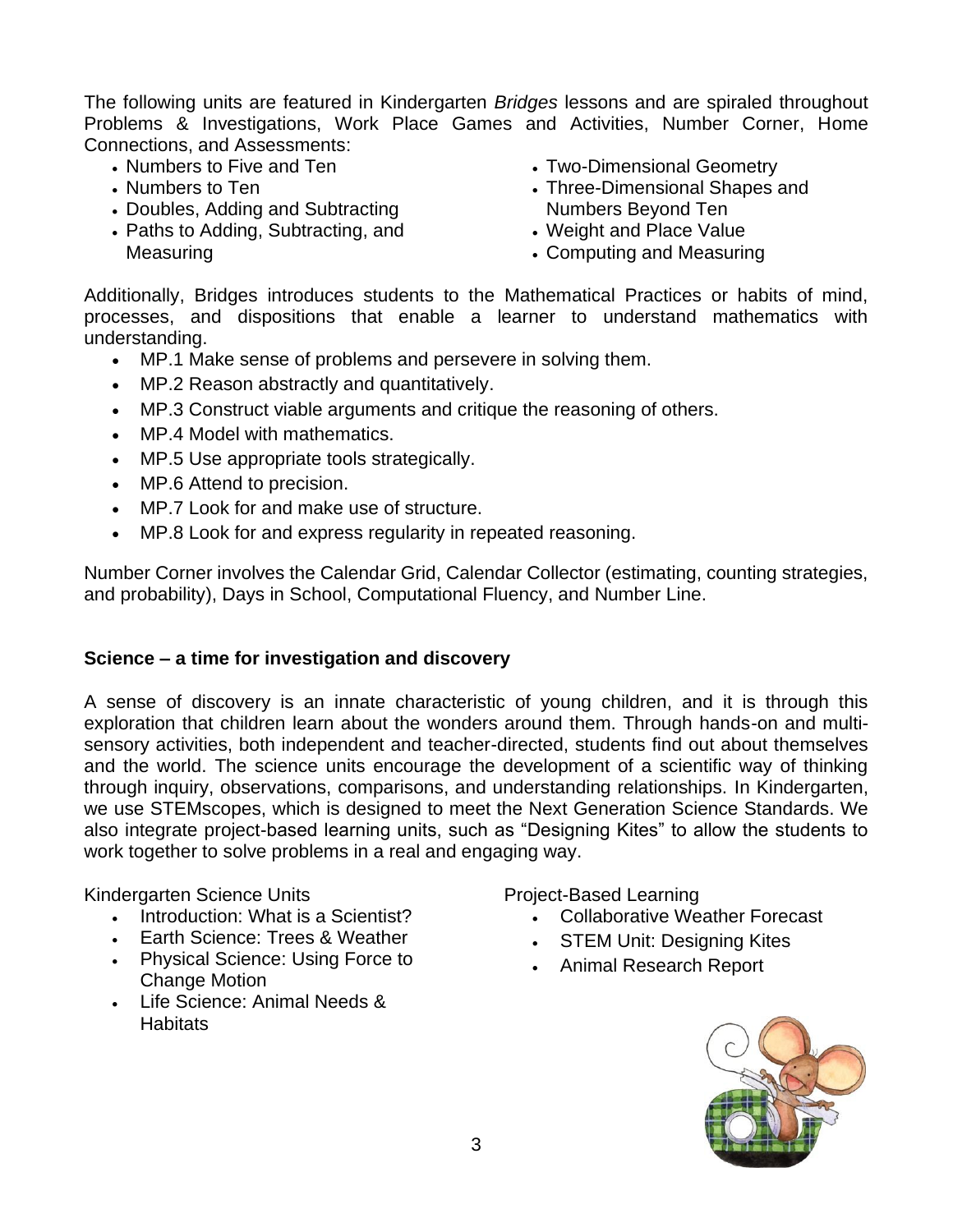## **Social Studies – your child's place in the world**

In Kindergarten, our program is designed to help students develop into individuals with the knowledge, skills, and civic values they need to become active and reflective in their world. By weaving knowledge, skills, and citizenship through activities and literary illustrations, students begin to see their place in the world. In addition to thematic units, students use *Studies Weekly* magazines to read about and explore topics further.

Kindergarten Social Studies Units

- Learning About My Classroom & School Community
- Learning About Our Community: Kid Town Interact Simulation
- Learning About Our Country: American Symbols
	- Learning About Our World: Continents & Countries
	- Timelines: My Personal History
	- Service Learning: Connecting with Seniors in our Community



Project-Based Learning

- Rules for Discussion (Collaborative Weather Forecast)
- Storypath Solving Problems in the Park: Developing Young Citizens

By introducing concepts of civics, government, holidays, and United States' past and present, students begin to see themselves as contributing members of their society.

### **Assessment**

Students will be assessed on skills, understanding of key concepts, and participation in each subject area. A variety of assessments will be used including one-on-one interviews, tests, endof-unit projects, as well as participation in daily learning activities. The grading scale below is used for all students at Evergreen Academy.

| <b>Evergreen Academy Grade Scale</b> |                                                                                                                                                                                                                                                                                            |
|--------------------------------------|--------------------------------------------------------------------------------------------------------------------------------------------------------------------------------------------------------------------------------------------------------------------------------------------|
| 4                                    | <b>Exceeding Standard</b><br>Student demonstrates an in depth level of understanding of grade level and extended<br>knowledge and skills. Student is able to analyze and synthesize essential content<br>knowledge beyond the expected level of performance.                               |
| 3                                    | <b>Meeting Standard</b><br>Student demonstrates a complete understanding of the knowledge and skills at grade level.<br>Student meets expectations as skills are performed consistently and accurately with little to<br>no support. This is the expected level of performance.            |
| 2                                    | <b>Approaching Standard</b><br>Student demonstrates partial understanding of grade level knowledge and skills and is<br>working to perform skills consistently. The student needs extra time and support to reach<br>mastery. This level of performance is progressing toward expectation. |
|                                      | <b>Emerging Standard</b><br>Student demonstrates limited understanding of grade level knowledge and skills and is<br>unable to perform skills consistently. This level of performance is below expectation and<br>requires significant teacher assistance.                                 |
| <b>NA</b>                            | Not Assessed At This Time                                                                                                                                                                                                                                                                  |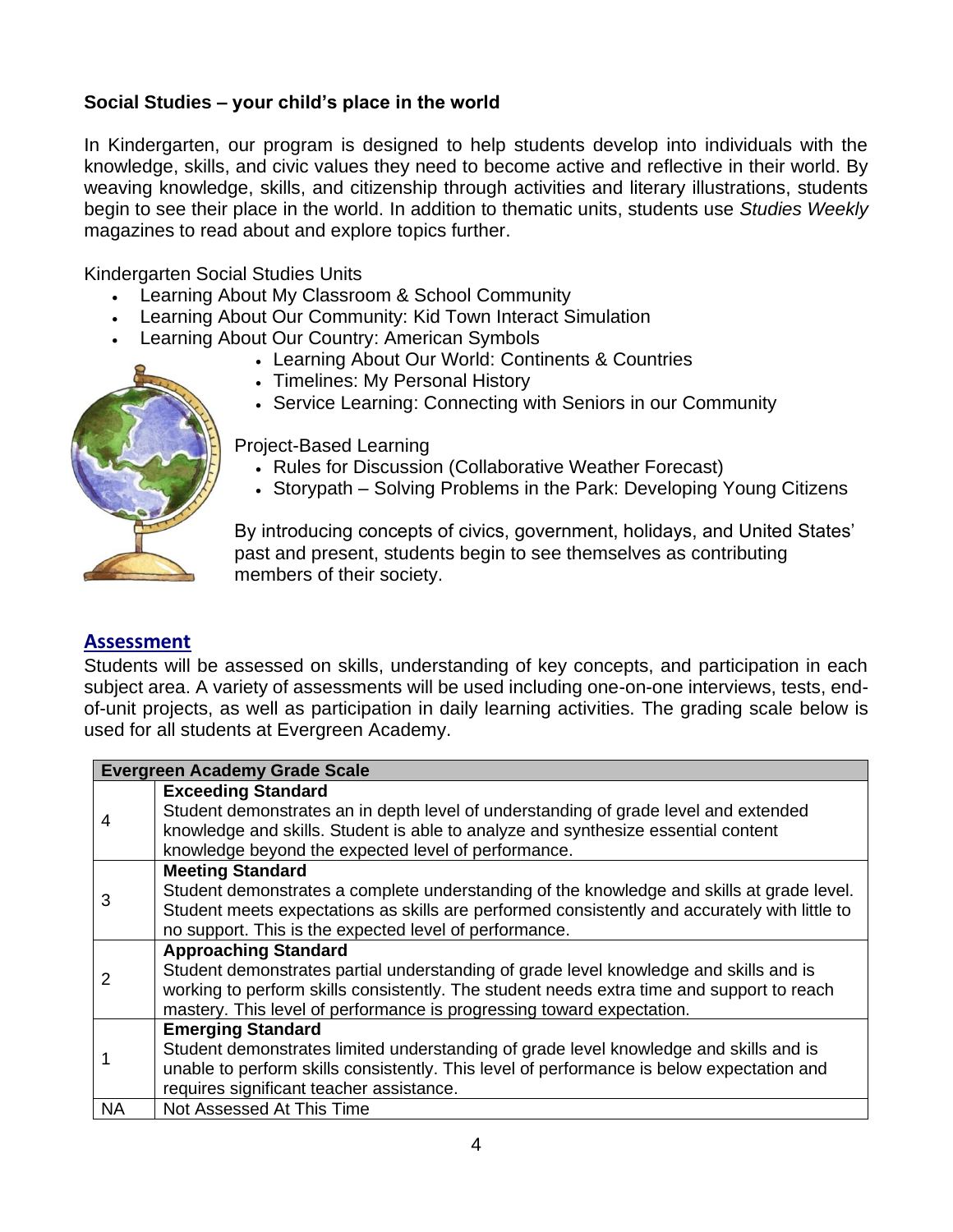

# **Attendance**

Please e-mail your teacher if your child will not be in school due to illness or unexpected circumstances. Also, let your teacher know about future absences due to trips or special events.

Class work missed will be sent home for your child to complete when possible.

• During Distance Learning, we use presence at Zoom calls and submission of assignments on Seesaw to take attendance. In the event that the class call is missed, students will need to complete the work asynchronously.

### **Homework**

The goals of homework are to reinforce concepts being taught in class and develop good homework and study habits to prepare students for their future school careers. Homework packets will be sent home each Friday in the students' homework folders and will be due the following Thursday. There is also a nightly reading goal of 15 minutes. Parent-to-child reading or audio books may count for this goal. Kindergarten homework will be checked and scored for completion and effort. Plan to look over your child's work each week and help him/her make any corrections necessary.

We will begin sending homework at the beginning of the 2<sup>nd</sup> Trimester. During Distance Learning, we will not assign homework outside of the daily Seesaw assignments.

#### **Service Learning**

Through Nobel Learning Communities' Social Entrepreneurship projects, students learn how young people can make a difference in their community. These projects integrate community service with instruction and reflection to enrich the learning experience, teach civic responsibility, and encourage lifelong civic engagement. The Kindergarten project is *Connecting with Seniors in our Community*. The students will have an opportunity to connect with community members at a local senior center.

### **Classroom Management**

### **Philosophy**

A classroom management plan is an important element in creating and maintaining a positive learning environment where students will learn and feel comfortable both sharing and exploring interests. This plan is based on the understanding that kindergartners should be responsible classroom citizens. Cooperation, consideration of others, respect and good manners are everyday skills we will practice. With practice of these skills children learn how to make good choices and be responsible throughout the year and in the future.

Students have worked together in their classrooms to create a class contract that lists the behavior expectations below. Each student has signed the contract and agrees to follow the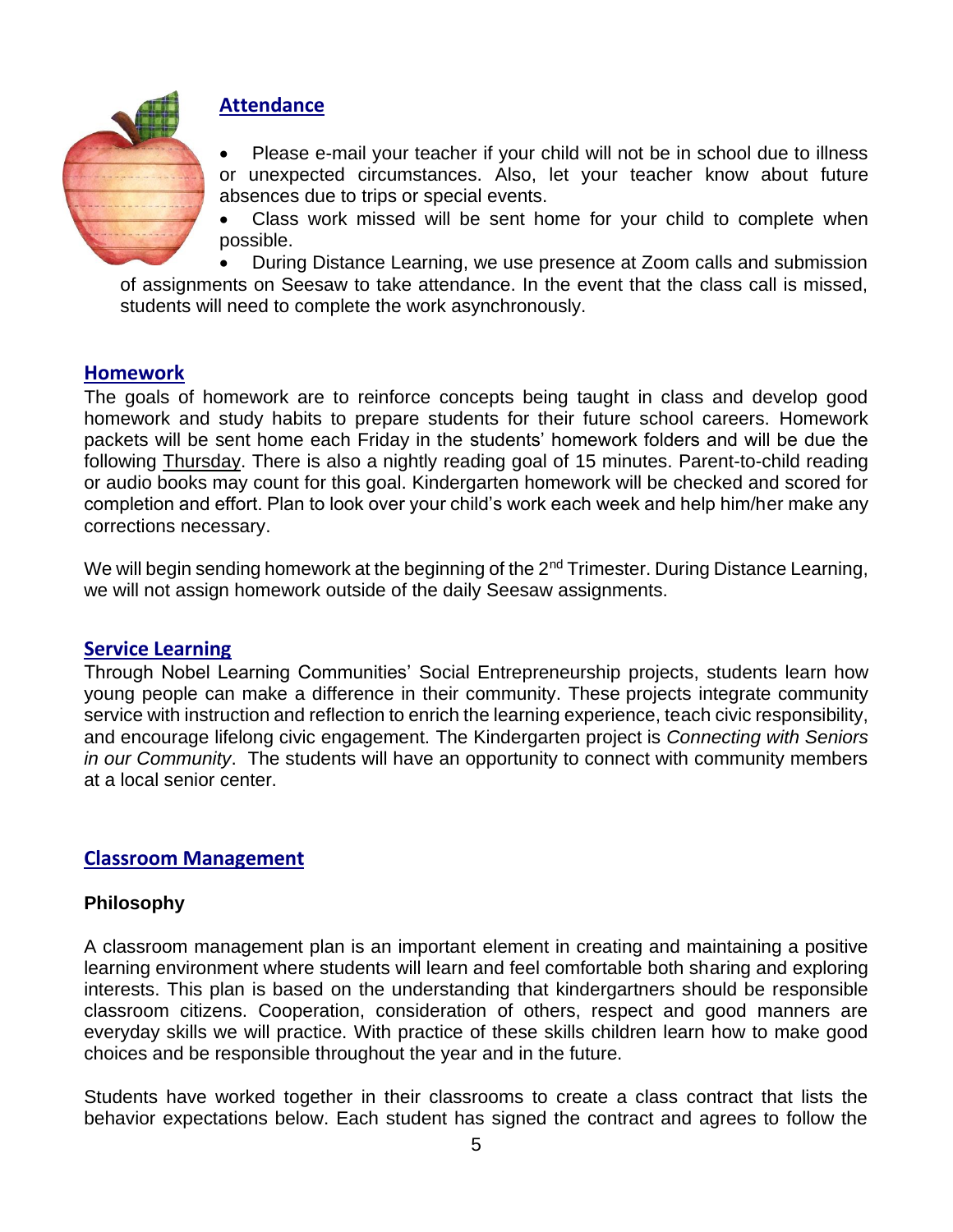rules on a daily basis. We will recognize appropriate behavior with praise, positive notes, special privileges, tangible rewards, and/or class rewards. We will also keep you informed as often as necessary concerning your child's behavior.



### **Behavior Expectations**

Be Responsible – raise your hand, complete all work, etc. Be Safe – keep hands to yourself, walk inside, use materials appropriately Be Kind – use kind words and take turns Be Respectful – use good manners and always be honest

All children have times that they struggle with following the rules. This is normal and expected as they are learning how to cooperate and work in a more structured environment. We do, however, make note of daily behaviors and will always be in contact with you if we see a trend that needs attention. By working together with your son or daughter, we can help make this a terrific year of learning and growing!

# **Class Routines & Other Information**

### **Drop-off and Pick-up**

- Morning car line is 8:10-8:20 am. If you arrive later than 8:20, please park and walk your child to the office.
- Afternoon car line is 3:10-3:20 pm. Parents will need to remain in cars during the pick-up process. Please do not arrive early because Preschool pick-up goes until 3:10 and we share the same space.

## **Specialist Classes**

Taught by specialists, the following classes complement the core curriculum.

- Computer Lab • Library • Performing Arts • Art • Physical Education • Foreign Language
- Our class will check out library books every other week and they are due back two weeks later. They will travel to and from school in a dedicated Library Book Bag.
- Our class will have PE two times per week. Please remember to send your child to school in shoes that are appropriate for running on PE days.
- Each of our specialist teachers has a class website as well and is always willing to communicate via phone or email.